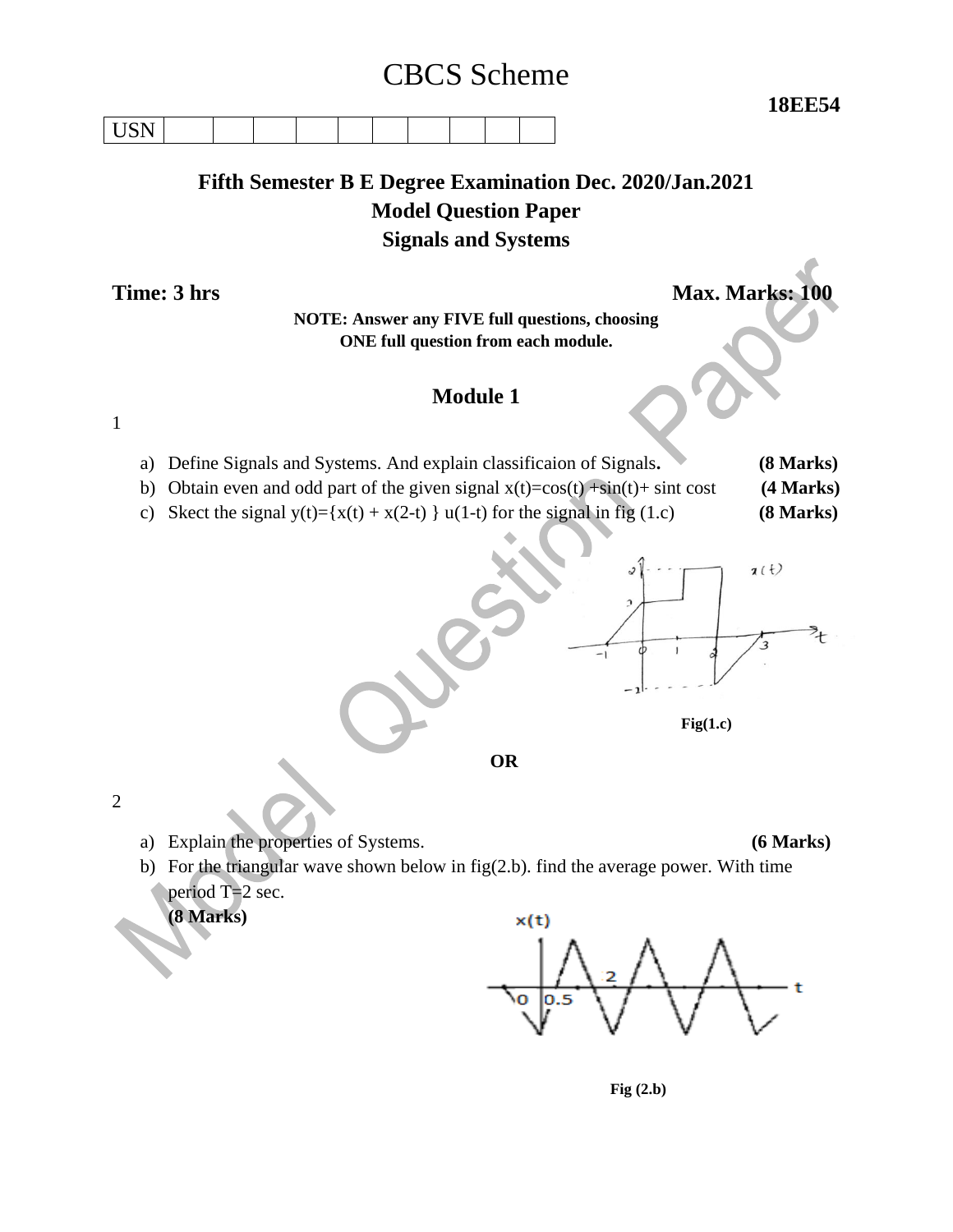# CBCS Scheme

#### **18EE54**

c) Determine the system  $Y(t) = x(t/2)$  is i) Linear ii) Time invarient iii) Memory iv) casual v) stable. **(6 Marks)**

### **Module 2**

#### 3

- a) Consider a continuous time LTI system with unit impulse response.  $h(t) = u(t)$  and input  $x(t) = e^{-at} u(t)$ ; where  $a > 0$ . Find out put y(t) of the system. **(10 Marks)**
- b) Solve the difference equation y(n)  $(1/9)y(n-2) = 2x(n-1)$  with initial conditions y(-1) = 1,  $y(-2) = 0$ , For  $x(n) = u(n)$  find the total overall response, natural response, forced response, zero input response and zero state response **(10 Marks)**

#### **OR**

#### 4

a) Represent the differential equation given below in direct form I and direct form II:

**(10 Marks)**

$$
\frac{d^2y(t)}{dt^2} + \frac{dy(t)}{dt} + 2y(t) = \frac{d^2x(t)}{dt^2} + \frac{dx(t)}{dt}
$$

b) The impulse response of the systems is given by,  $h(t)= e^{2t} u(t-1)$  and  $h(n)= e^{3n} u(-n)$ . Check whether the system is stable, casual and memoryless. **(10 Marks)**

## **Module 3**

- 5
- a) Find Fourier Transform of the signal  $x(t) = e^{-3|t|} \sin(2t)$ , using appropriate property.

 **(10 Marks)**

b) Find the frequency response of a containious time LTI sysstem represnted by the impulse response. **(10 Marks)**

 $h(t)=e^{-|t|}$ 

**OR**